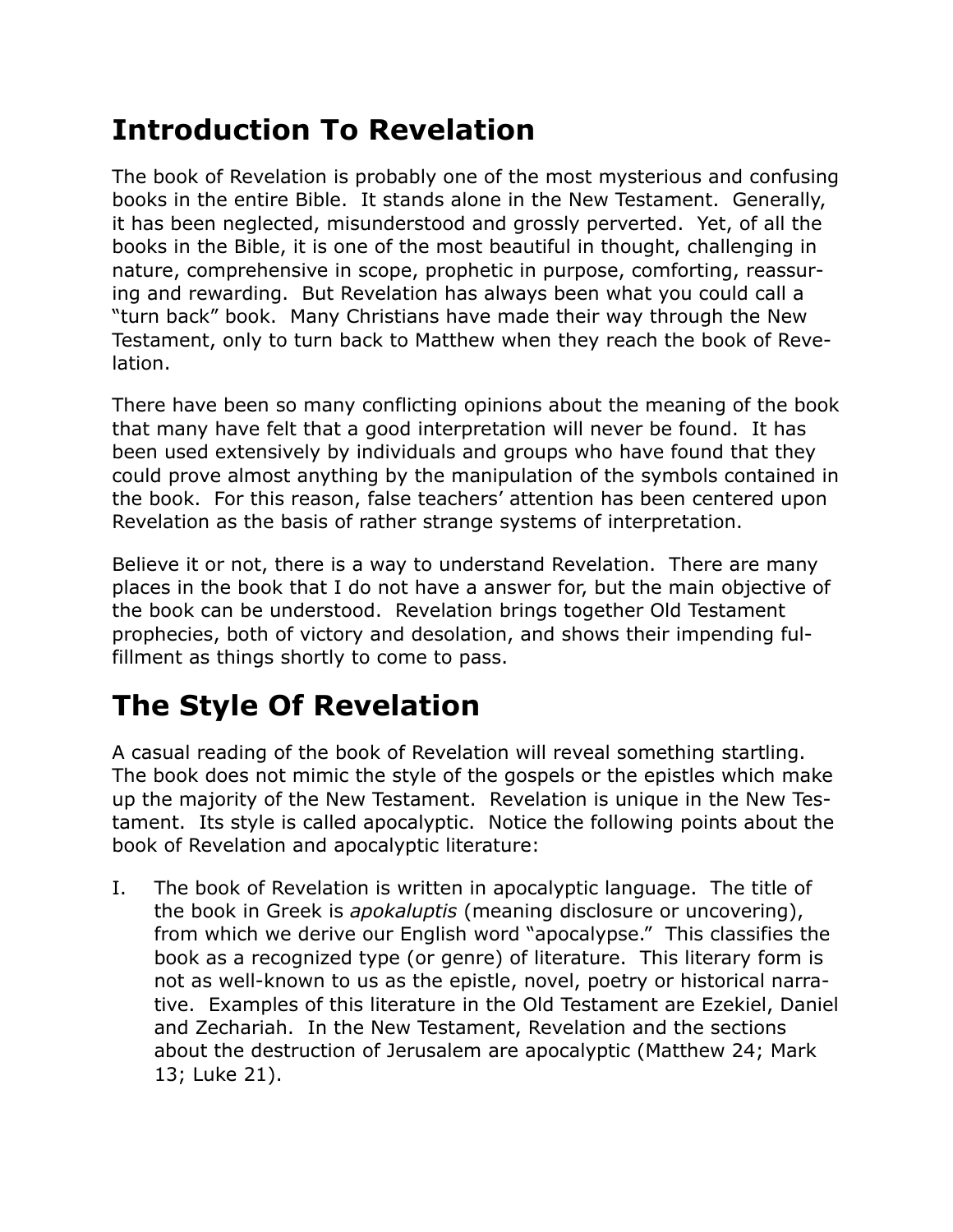- II. This is the most common literature in the period between the testaments. Non-canonical literature like the book of Enoch, Assumption of Moses, Baruch, Fourth Ezra, etc., is commonly referred to as the Apocrypha and Pseudepigrapha.
- III. We must not think of Revelation as one of these books, but neither should we overlook the fact that it does partake of these general characteristics.
- IV. "Apocalyptic literature was occasioned by certain discernible conditions; it was 'created in an hour of desperate need' (Rowley). Most of it was written between the years 200 B.C. and A.D. 100 when the Jewish nation was struggling for its very life. The great spiritual crisis which befell the Jews at this time was brought on from without. Antiochus Epiphanes offered the pious Jew the alternative of death or assimilation with the pagan world around him; the Jew chose to die. Russell points out that apocalyptic literature illustrates the adage that 'man's extremity is God's opportunity'" (Jenkins). Apocalyptic literature looked beyond the present time to a dramatic intervention by God.
- V. The book of Revelation is different from apocalyptic literature in two respects:
	- 1. It is in the true line of prophetic books (1:3; 22:7, 10, 18-19).
	- 2. It is pseudonymous (uses a false name), uses a different method of treating forecasts of the future and contains ethical exhortations.
- VI. Apocalyptic literature was always relevant to the historical situation of the day. This is very important. Daniel and Ezekiel were written during the Babylonian exile to comfort the chosen people in their faithfulness and to prepare them for trials, even down to the times of Antiochus Epiphanes and to the Roman Empire.
- VII. Apocalyptic literature made great use of symbols and visions. These symbols would have been clearly understood by the first readers.
- VIII.Apocalyptic literature was basically a reinterpretation of prophecy. This means that the book of Revelation draws heavily upon the Old Testament (especially Exodus, the Psalms, Isaiah, Ezekiel, Daniel and Zechariah). The book is completely saturated with Jewish thought, expression and symbology.

### **The Authorship Of Revelation**

The majority of evidence indicates that John the apostle wrote the book. However, it is impossible to present irrefutable evidence that the apostle John did indeed write the book. Evidence from within Revelation would indicate that it was written by the same author as that of the gospel and epistles which bear John's name. Words and phrases appear in all of these which seem to be characteristic of just one man whose name is John. The ap-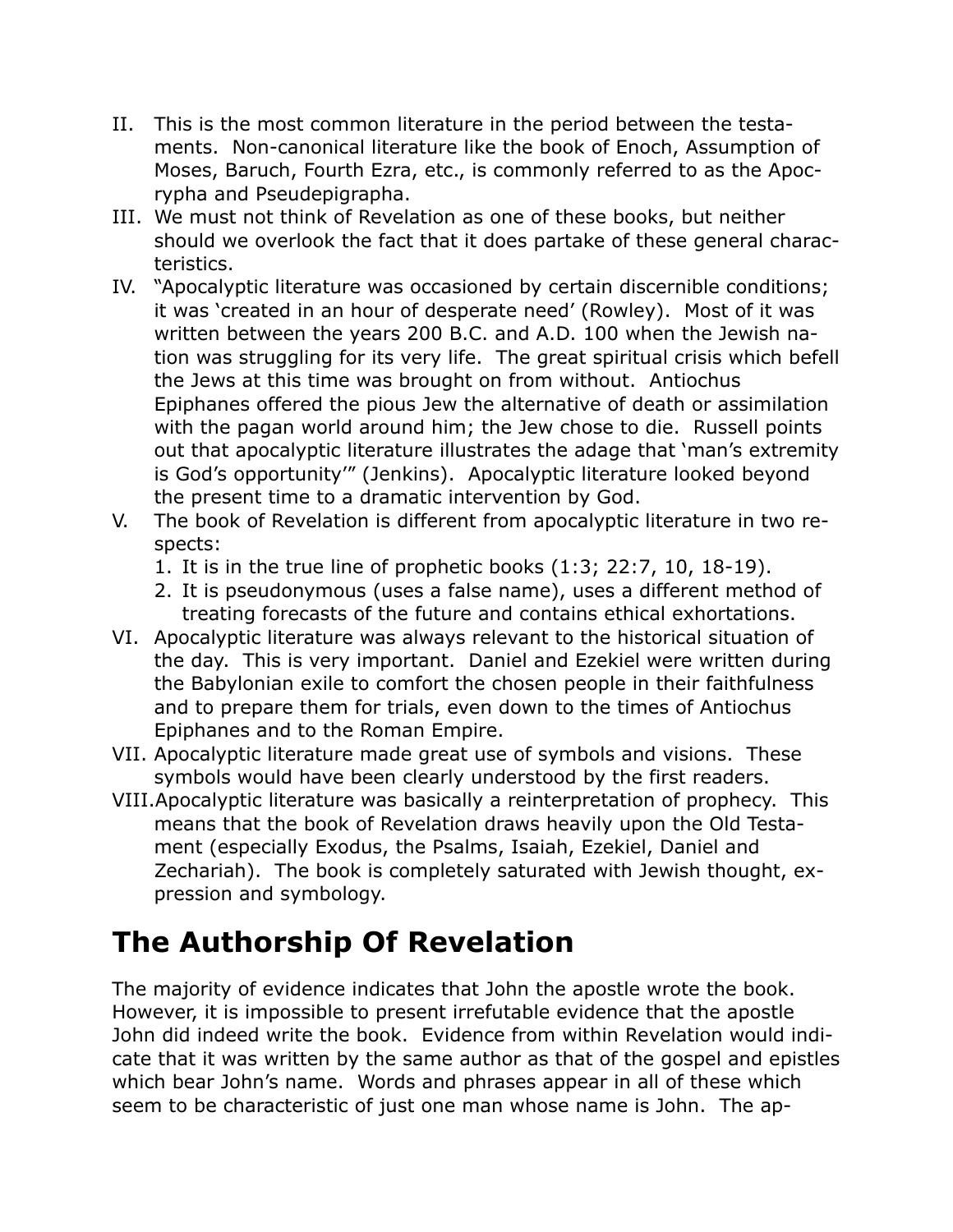proach of the author of Revelation seems to be the same as that used by the author of both the gospel and the epistles of John. In all of these books, there is a conflict between the church of Jesus and Satan.

### **The Date Of Revelation**

Among Christians, the main debate over the book of Revelation is the date. This is a viable debate because establishing the date of the New Testament books contributes to our overall understanding of the message. The book of Revelation is unique in that the date of its composition affects the interpretation placed upon its message.

For those who see the fulfillment of the "things which must shortly come to pass" in the desolation of Israel and the destruction of the Jewish city, Jerusalem, a date preceding A.D. 70, during the reign of Nero, is absolutely essential. A later date is desired for those who feel that the date must correspond to the time when the Roman Empire exercised absolute authority and power over its citizens, demanding them to worship the empire and its emperors under the threat of the death penalty. This would be a date close to A.D. 95-96, during the reign of Domitian.

In the search for the proper date, one must consider both the internal and external evidence. The internal evidence is contained within the book itself. External evidence is found outside the book and contributes to the understanding of the matter and cannot contradict apparent facts of scripture.

I am of the opinion that the book of Revelation was written during the later date of 95-96 A.D. There are a number of reasons for this belief:

- I. Revelation clearly indicates that the Christians were being persecuted because they refused to worship the emperor. There was no such formal persecution during the time of Nero (A.D. 64-68). He persecuted Christians to divert from himself to others the blame for burning the city of Rome. Furthermore, Nero's persecution of Christians never reached other parts of the empire.
- II. The internal condition of the churches also argues against an early date. Some of these churches had been meeting only a few years when the Neronian persecution came. It is highly unlikely that such rapid growth and development had taken place. Deterioration had set in at Ephesus, and at Sardis and Laodicea faith is dying or dead. The Nicolaitan party, of which there is no certain trace in Paul's epistles, is now widely distributed and firmly rooted.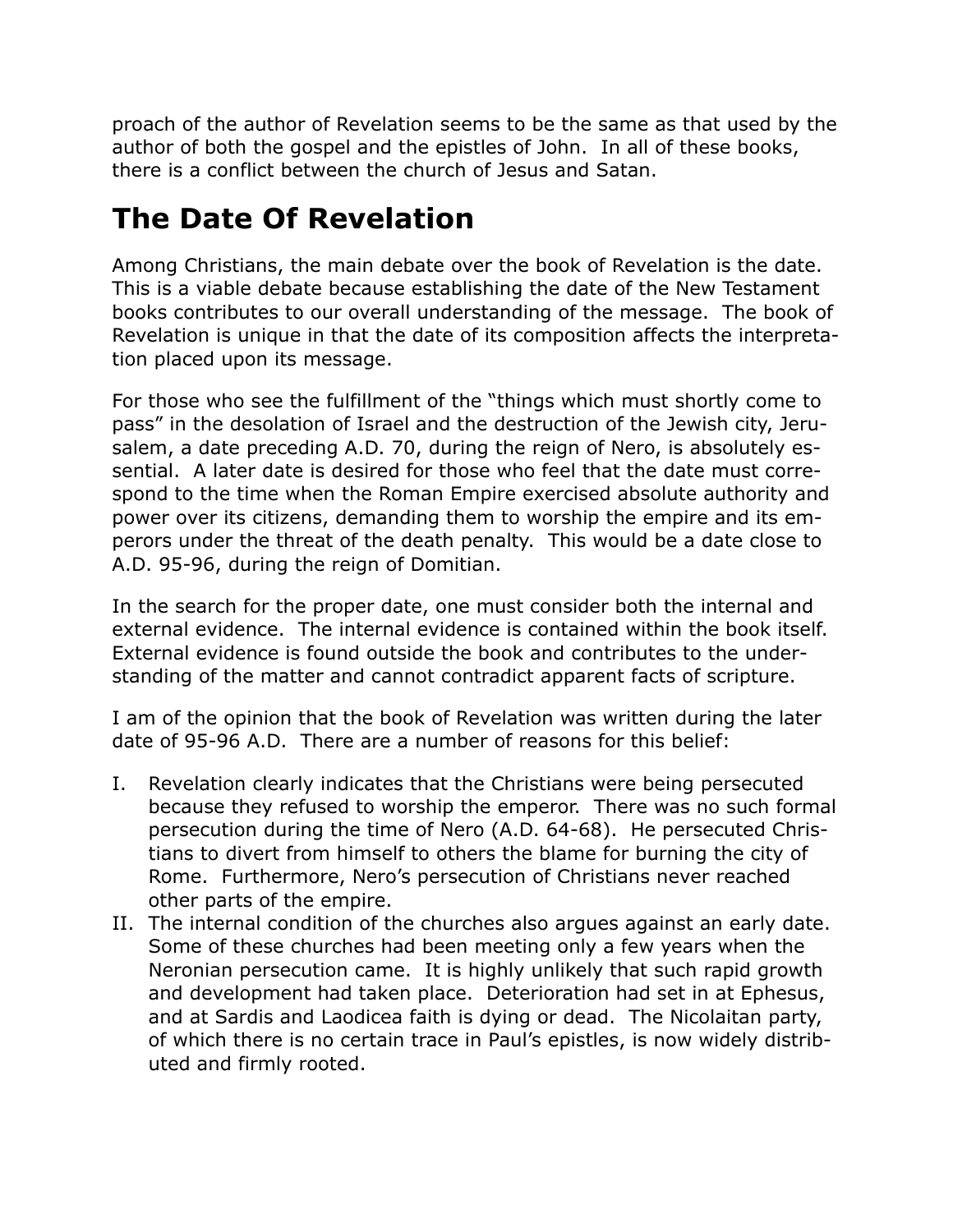- III. The persecution of the Christians reflected in the book fits the period of Domitian alone. His persecution was for the purpose of enforcing emperor worship. Clement of Rome, a contemporary of Domitian, spoke of "sudden and repeated calamities and adversities" which had befallen Christians. The forms of punishment were many. Some were put to death, some were exiled, some were tortured into a confession of the divinity of the emperor, some had their property confiscated, and some received combinations of these measures. Although the evidence for widespread persecution under Domitian is not especially strong, there is no other period in the first century in which it would be more likely.
- IV. Many early writers held to the view that Revelation was written near the end of the first century. Irenaeus, Origen, Victorious, Hippolytus, Clement of Alexandria, Hegesippus, and Jerome all held the belief that Revelation was written during the persecution of Domitian.

#### **Theories Of Interpretation**

Through the years, there have been many approaches to the book of Revelation by students attempting to understand its message. Nearly everyone has a new twist. This is because everyone studies the book from the standpoint of their own knowledge and understanding of the Bible. If our understanding of the Bible is flawed, then we will have an erroneous concept of the book of Revelation. It is essential that we know and understand the purpose of God, the fall of man, the scheme of redemption, God's dealings with the nations and prophetic promises that were to be fulfilled, before we can correctly diagnose the message of the book. There are five basic approaches to the interpretation of the book:

- I. **The Futurist View** -- This method of interpretation pictures the book as yet unfulfilled. The millennialist and dispensationalist groups hold to this view. This would have had absolutely no meaning to the people of John's day. In reality, it is a contradiction to the stated purpose of the book which was to reveal "things which must shortly come to pass" (1:1). Chapter 12, obviously historical, is a death blow to this system. But, this is the most popular view of the book today.
- II. **The Continuous Historical View** -- This approach presents the book as a forecast of the history of the church with the rise of the papacy, Mohammedanism, the reformation, etc. Modern world leaders such as Hitler, Mussolini and Stalin have been imagined as foreseen by John in the Apocalypse. Needless to say, this would have been meaningless to the people addressed.
- III. **The Philosophy of History View** -- This view is also called the Idealist or Spiritual View. This position says that the things revealed were not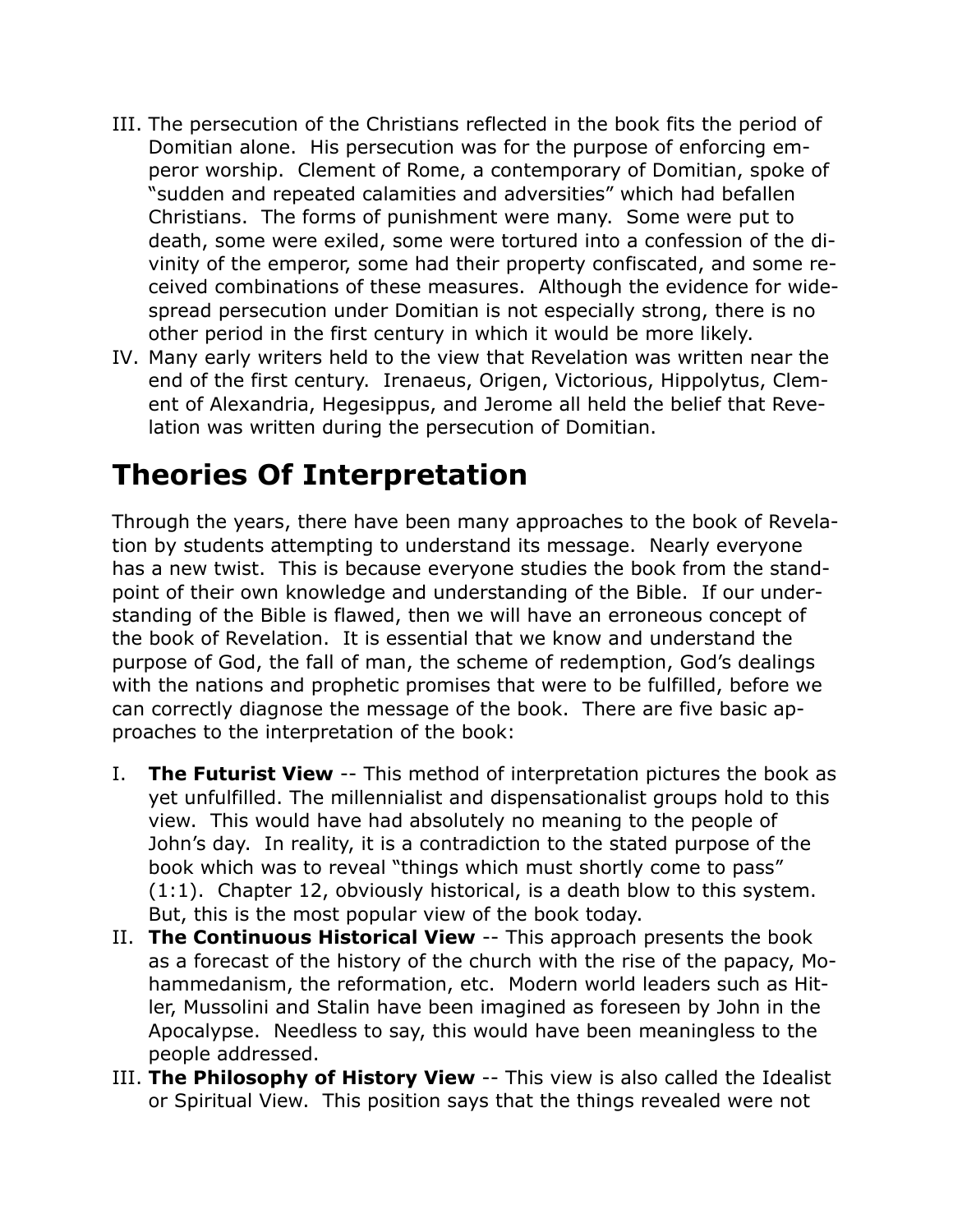actual events, but were symbolic of spiritual and temporal forces at work in the world which, ultimately, the spiritual are victorious. With this view, meanings and applications of the book are always elusive and amount to nothing. This view of the book opens the door to every interpretation imaginable.

- IV. **The Preterist View** -- This view recognizes that the book is now history. It was written to the saints of John's day and was fulfilled in their immediate future. According to the preterist, the book has little, if any, meaning to the Christian today.
- V. **The Historical Background View** -- This view combines the features of the conservative preterist method and the philosophy of history approach. I accept this as the best method of interpretation. Ferrell Jenkins suggests the following principles to guide someone in this method:
	- A. A study is made of the historical setting of the book. Moral, religious, social and political conditions of the time when it was written are also considered.
	- B. Realize the book was written in highly figurative language.
	- C. Keep in mind that the book used Old Testament terminology with New Testament meaning.
	- D. Seek to grasp visions or series of visions as a whole without pressing the details of the symbolism.
	- E. Remember that Revelation is addressed chiefly to the imagination.

# **Numerology In Revelation**

We today have difficulty in understanding the book of Revelation because we are unfamiliar with the symbolic use of numbers. Read articles on this subject in Bible dictionaries and encyclopedias. A brief summary of the symbolism of numbers in the book of Revelation is presented below:

- I. **One** -- A symbol of unity; there is one God, one Lord Jesus Christ, etc.
- II. **Two** -- A symbol of strength; two witnesses are stronger than one.
- III. **Three** -- "A complete and ordered whole" (ISBE). Three persons in the Godhead. Christ was raised on the third day. A sacred number.
- IV. **3 1/2** -- Half of seven, represents trials and hardships. Also, in contrast with the perfect seven, it represents broken, incomplete period of time. Other expressions of this symbol are "42 months," "1260 days," and "a time, times and half a time."
- V. **Four** -- A symbol for comprehensive extent or completeness. The "four winds" blow from the "four corners of the earth." There are "four living creatures" around the throne.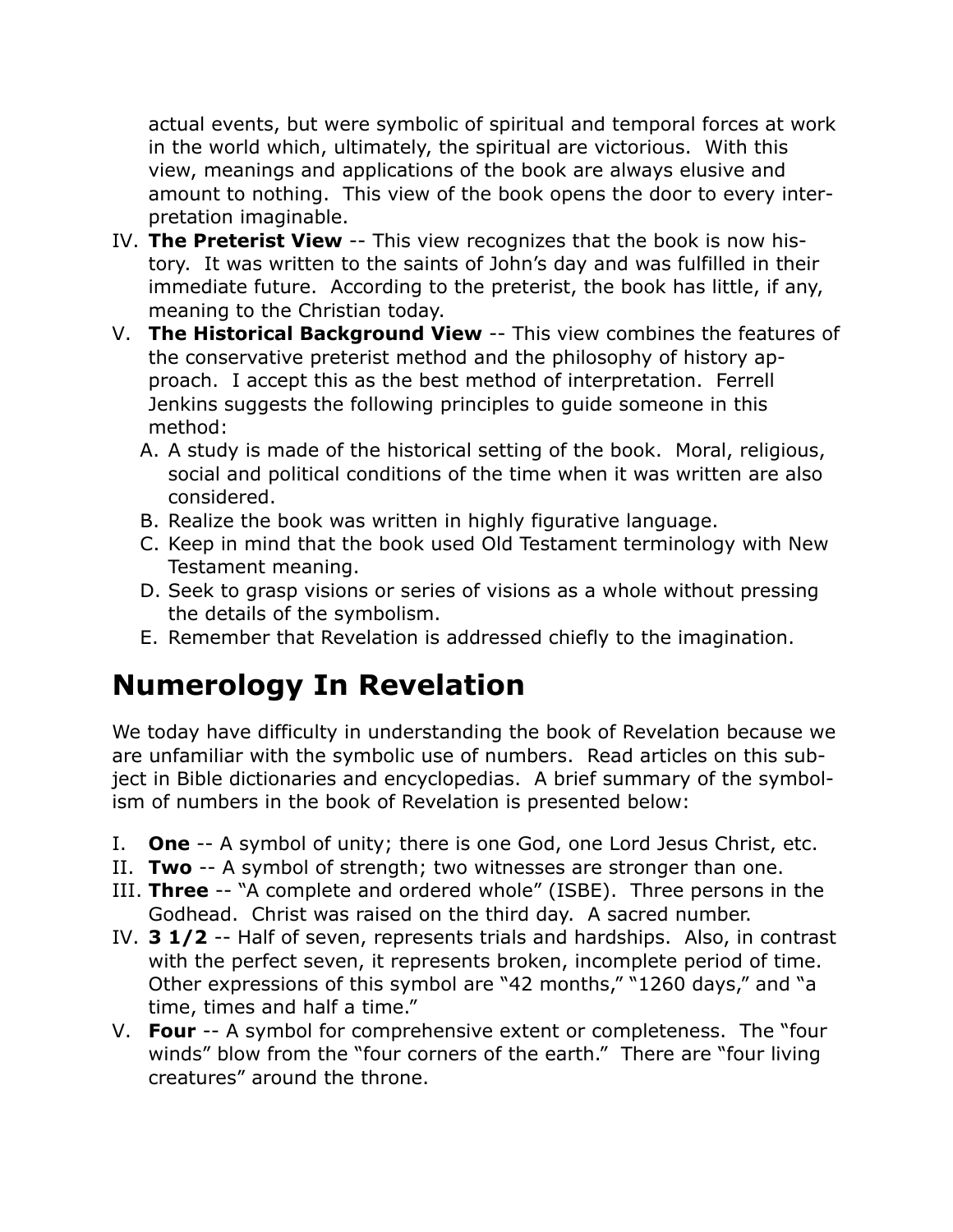- VI. **Six** -- The number of man (13:18), who was created on the sixth day. Man always falls short of perfection. The number became a bad omen.
- VII.**Seven** -- A sacred number, "associated with completion, fulfillment and perfection" (NBD). There were seven churches, seven golden candlesticks, seven starts, seven angels, seven lamps of fire, seven spirits of God, seven seals, seven hors and seven eyes on the Lamb, seven angels with seven trumpets, seven heads on the dragon and the beast and seven last plagues poured out from seven golden bowls.
- VIII.**Ten** -- Human completeness. The basis of the decimal system, probably based on man's having ten fingers and ten toes. Revelation has ten days of tribulation, ten horns, ten royal diadems and ten kings.
- IX. **Twelve** -- The "religious number." There were twelve tribes of Israel and twelve apostles of Christ. It is a multiple of three times four. Plato called it "a perfect number" (ISBE).
- X. **666** -- A string of sixes, but never attaining the perfect represented by seven. A symbolic term of the "mark of the beast."
- XI. **1,000** -- The result of ten times ten, it represents ultimate perfection. A "thousand years" appears in chapter 20.
- XII.**144,000** -- A perfect number. The result of 12 times 12 times 1,000.

## **The Old Testament In The Book Of Revelation**

As we look into Revelation, it becomes apparent that the Old Testament plays a heavy role in the book. A big part of understanding the book is understanding the Old Testament. Revelation is the most thoroughly Jewish in its language and imagery of any New Testament book. This book does not speak the language of John, Paul or Luke, but of Isaiah, Ezekiel and Daniel. Merrill Tenney had this to say about the Old Testament in Revelation:

It is filled with references to events and characters of the Old Testament, and a great deal of its phraseology is taken directly from the Old Testament books. Oddly enough, there is not one direct citation in Revelation from the Old Testament with a statement that it is quoted from a given passage; but a count of the significant allusions which are traceable both by verbal resemblance and by contextual connection to the Hebrew canon number *three hundred and forty-eight*. Of these approximately ninety-five are repeated, so that the actual number of different Old Testament passages that are mentioned are *nearly two hundred and fifty*, or an average of more than *ten for each chapter* in Revelation (emphasis mine, KAC).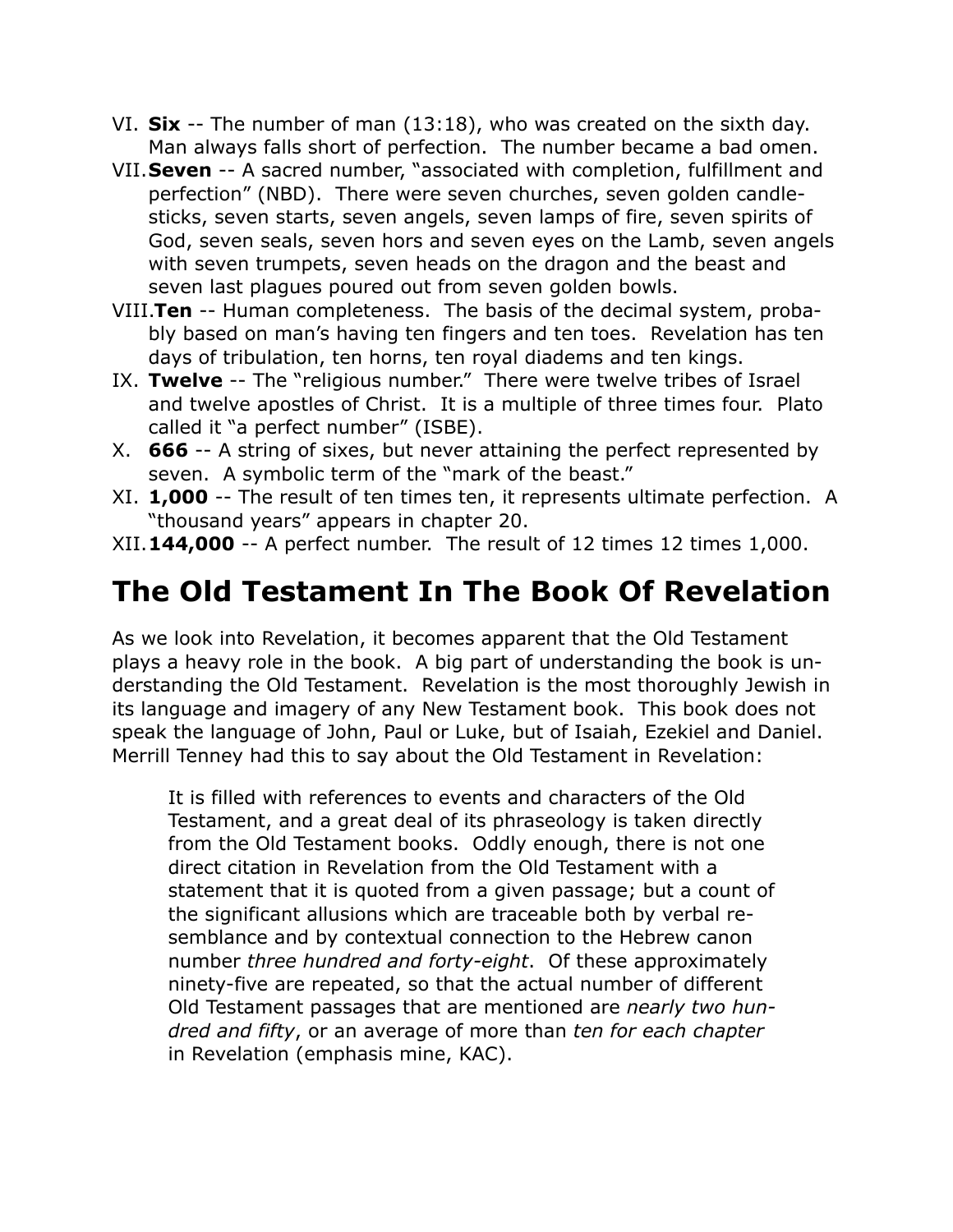The words "quotation" and "allusion" need to be defined. A quotation is "a general reproduction of the original text, sufficiently close to give the meaning of its thought and to establish unquestionably the passage from which it is take." Quotations, as defined here, are rare in the book. Probably the closest one that approaches a direct quotation is in 2:26-27, taken from Psalm 2:8-9. An allusion "consists of one or more words which by their peculiar character and content are traceable to a known body of text, but which do not constitute a complete reproduction of any part of it." There are many allusions to the Old Testament in Revelation. The *probable* source or sources of a particular allusion can often be identified.

The question comes to mind: Why did John use so much imagery from the Old Testament? There are two probably explanations. First, and probably of lesser importance, is that John used the Old Testament scriptures as a source for literary ornamentation just like a modern preacher would use phraseology from the King James Version in his preaching because of its familiarity to the minds of his audience. Second, apocalyptic literature demands certain figures to express its meaning. This is probably the closer of the two reasons. In other words, to get across the meaning symbolically, symbols whose meaning was already understood were used. They may be given new meaning and application, but any person acquainted with them would understand their new usage. It is difficult not to take this picture language too far, and to know when to take the symbols literally or figuratively.

We must be careful not to bind on John the same rules for writing that might be enforced today. New Testament writers in general did not use quotation marks, ellipsis marks, or brackets to introduce their own comments into the quotation. They did not supply the reader with massive footnote references. All of these modern rules might have helped in the solution of our current problem, but the help is simply not available. John may have frequently paraphrased the quotations he used. He may have made free translations from the Hebrew, or slight modifications in the wording so that it would fit his purpose. In some cases, the reference to the Old Testament may not be alluding to any single passage, but simply to a summary of general teaching.

Whatever the case, a study of Revelation will show that John knew his source material well and that the symbols and images of the Old Testament simply flowed into his writing with ease because they fit the circumstances about which he wrote.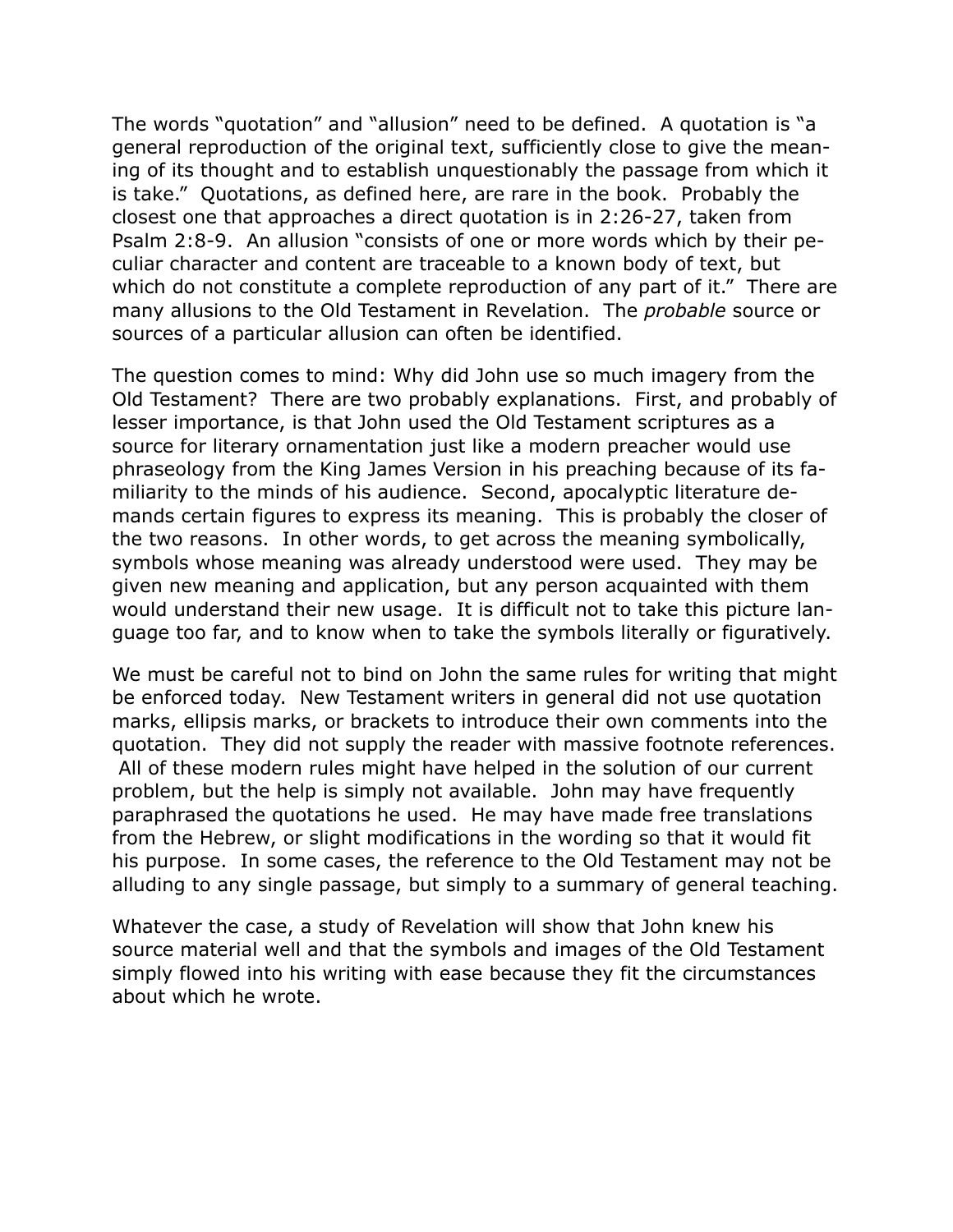## **Outline Of Revelation #1**

#### **SECTION ONE**

The Seven Churches of Asia (chapters 1-3)

- I. Chapter 1 -- *The Revelation of Jesus Christ*
	- A. John's Introduction to the Book (vss. 1-3).
	- B. Salutatory Address (vss. 4-7).
	- C. Divine Sanction (vs. 8).
	- D. John's Circumstances in Relationship to the Apocalypse (vss. 9-10).
	- E. The Vision of Christ Among the Lampstands (vss. 11-20).
- II. Chapters 2 and 3 -- *The Epistles to the Churches*
	- A. Ephesus (2:1-7).
	- B. Smyrna (2:8-11).
	- C. Pergamos (2:12-17).
	- D. Thyatira (2:18-29).
	- E. Sardis (3:1-6).
	- F. Philadelphia (3:7-13).
	- G. Laodicea (3:14-22).

#### **SECTION TWO**

The Heavenly Apocalypse (chapters 4-11)

- I. Chapter 4 -- *The Old Testament Throne Scene*
	- A. John's Visionary Posture (vss. 1-2a).
	- B. The Throne (vss. 2b-7).
	- C. Heavenly Praise (vss. 8-11).
- II. Chapter 5 -- *The New Testament Throne Scene*
	- A. The Search for One Worthy to Open the Book (vss. 1-5).
	- B. The Lamb at the Right Hand of God (vss. 6-7).
	- C. The Subjection of Heaven and Earth to the Lamb (vss. 8-14).
- III. Chapter 6 -- *The Opening of the First Six Seals*
	- A. The First Seal (vss. 1-2).
	- B. The Second Seal (vss. 3-4).
	- C. The Third Seal (vss. 5-6).
	- D. The Fourth Seal (vss. 7-8).
	- E. The Fifth Seal (vss. 9-11).
- IV. Chapter 7 -- *The First Interlude*
	- A. The Restraining of the Four Winds (vs. 1).
	- B. The Sealing of the Servants of God (vss. 2-3).
	- C. The 144,000 (vss. 4-8).
	- D. The Innumerable Multitude (vss. 9-17).
- V. Chapter 8 -- *Seventh Seal; First Four Trumpets*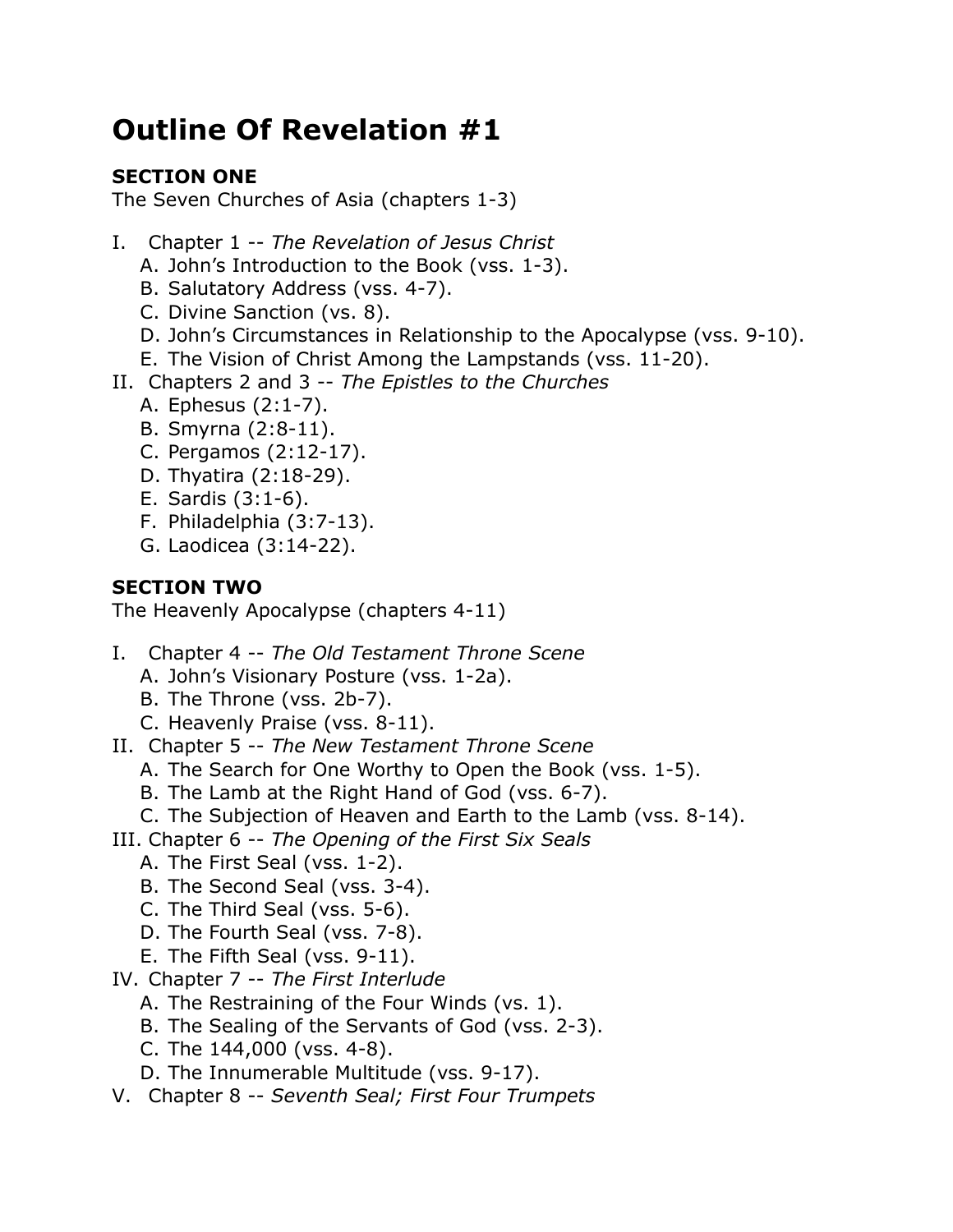- A. Heaven's Reaction (vss. 1-2).
- B. The Prayers of the Saints Ascend (vss. 3-4).
- C. The Prayers Are Answered (vs. 5).
- D. The First Trumpet (vss. 6-7).
- E. The Second Trumpet (vss. 8-9).
- F. The Third Trumpet (vss 10-11).
- G. The Fourth Trumpet (vs. 12).
- H. The Eagle's Warning (vs. 13).
- VI. Chapter 9 -- *The Fifth and Sixth Trumpets*
	- A. The Fifth Trumpet, the First Woe (vss. 1-12).
- B. The Sixth Trumpet, the Second Woe (vss. 13-21).
- VII.Chapter 10 -- *The Second Interlude*
	- A. The Mighty Angel with the Little Book (vss. 1-2).
	- B. The Seven Thunders (vss. 3-4).
	- C. The Oath (vss. 5-7).
	- D. John's Commission to Eat the Book (vss. 8-10).
	- E. The Promise (vs. 11).

VIII.Chapter 11 -- *The Seventh Trumpet, The Final Woe*

- A. The Measuring of the Temple (vss. 1-2).
- B. The Two Witnesses (vss. 3-12).
- C. The Fall of One Tenth of the City (vss. 13-14).
- D. The Final Trumpet, Heaven Rejoices (vss. 15-19).

#### **SECTION THREE**

The Earthly Apocalypse (chapters 12-20)

- I. Chapter 12 -- *The Underlying Conflict*
	- A. The Glorious Woman with Child (vss. 1-2).
	- B. The Great Red Dragon (vss. 3-4).
	- C. The Man Child (vss. 5-6).
	- D. The Spiritual War (vss. 7-9).
	- E. Rejoicing in Heaven (vss. 10-11).
	- F. The Dragon Persecutes the Woman (vss. 12-17).
- II. Chapter 13 -- *The Emerging of the Dragon's Helpers*
	- A. The Sea Beast (vss. 1-8).
	- B. The Patience and Faith of the Saints (vss. 9-10).
	- C. The Earth Beast (vss. 11-18).
- III. Chapter 14 -- *God's Righteous Judgments*
	- A. The Beginning of Christianity (vss. 1-5).
	- B. The Gospel is Preached (vss. 6-7).
	- C. Babylon's Fall Proclaimed (vs. 8).
	- D. Empire and Emperor Worshippers Warned (vss. 9-11).
	- E. The Patience of Saints (vss. 12-13).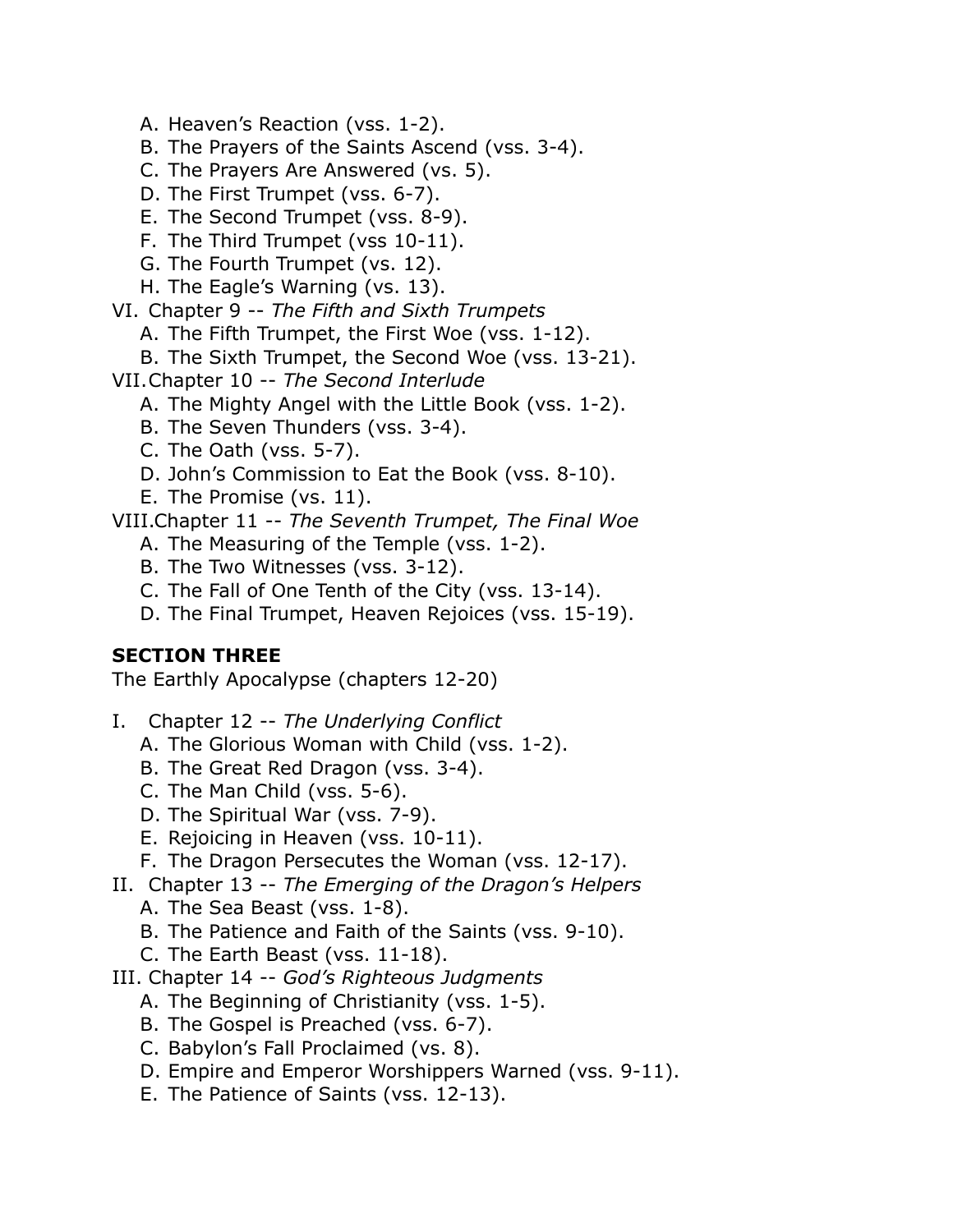- F. The Reaping of the Good Harvest (vss. 14-16).
- G. The Reaping of the Vine of the Earth (vss. 17-20).
- IV. Chapter 15 -- *The Seven Last Plagues*
	- A. The Angels of the Last Plagues Introduced (vs. 1).
	- B. The Testimony of Redeemed Jewish Christians (vss. 2-4).
	- C. From the Temple of God in Heaven (vss. 5-8).
- V. Chapter 16 -- *The Bowls of Wrath*
	- A. Orders From Heaven (vs. 1).
	- B. The First Bowl (vs. 2).
	- C. The Second Bowl (vs. 3).
	- D. The Third Bowl (vss. 4-7).
	- E. The Fourth Bowl (vss. 8-9).
	- F. The Fifth Bowl (vss. 10-11).
	- G. The Sixth Bowl (vss. 12-14).
	- H. Blessed Assurance (vs. 15).
	- I. Armageddon (vs. 16).
	- J. The Seventh Bowl (vss. 17-21).
- VI. Chapter 17-- *Babylon the Great*
	- A. Babylon's Characteristics (vss. 1-6).
	- B. Babylon's Relationship to the Sea Beast (vss. 7-14).
	- C. Babylon's Unmistakable Identity (vss. 15-18).
- VII.Chapter 18 -- *The Fall of Babylon*
	- A. Reasons for Babylon's Fall (vss. 1-3).
	- B. A Call to the Saints to Leave Babylon (vss. 4-5).
	- C. The Call for Double Punishment (vss. 6-8).
	- D. Lamentations Over Babylon's Destruction (vss. 9-19).
	- E. The Heavens, Apostles and Prophets Rejoice (vs. 20).
	- F. The Desolation of Babylon (vss. 21-24).
- VIII.Chapter 19 -- *The Victory of Christ Over All Foes*
	- A. Victory Celebration Over Babylon's Fall (vss. 1-6).
	- B. Continued Celebration Over the Lamb's Marriage (vss. 7-10).
	- C. The King of Kings and His Armies (vss. 11-16).
	- D. The Defeat of the Sea and Earth Beasts (vss. 17-21).
- IX. Chapter 20 -- *Unto the End of the World*
	- A. The Binding of Satan (vss. 1-3).
	- B. The Reign of Saints (vss. 4-6).
	- C. The Loosing of Satan (vss. 7-10).
	- D. The Final Judgment (vss. 11-15).

#### **SECTION FOUR**

The New Jerusalem (chapters 21-22)

I. Chapter 21:1-22:5 -- *The Eternal State*